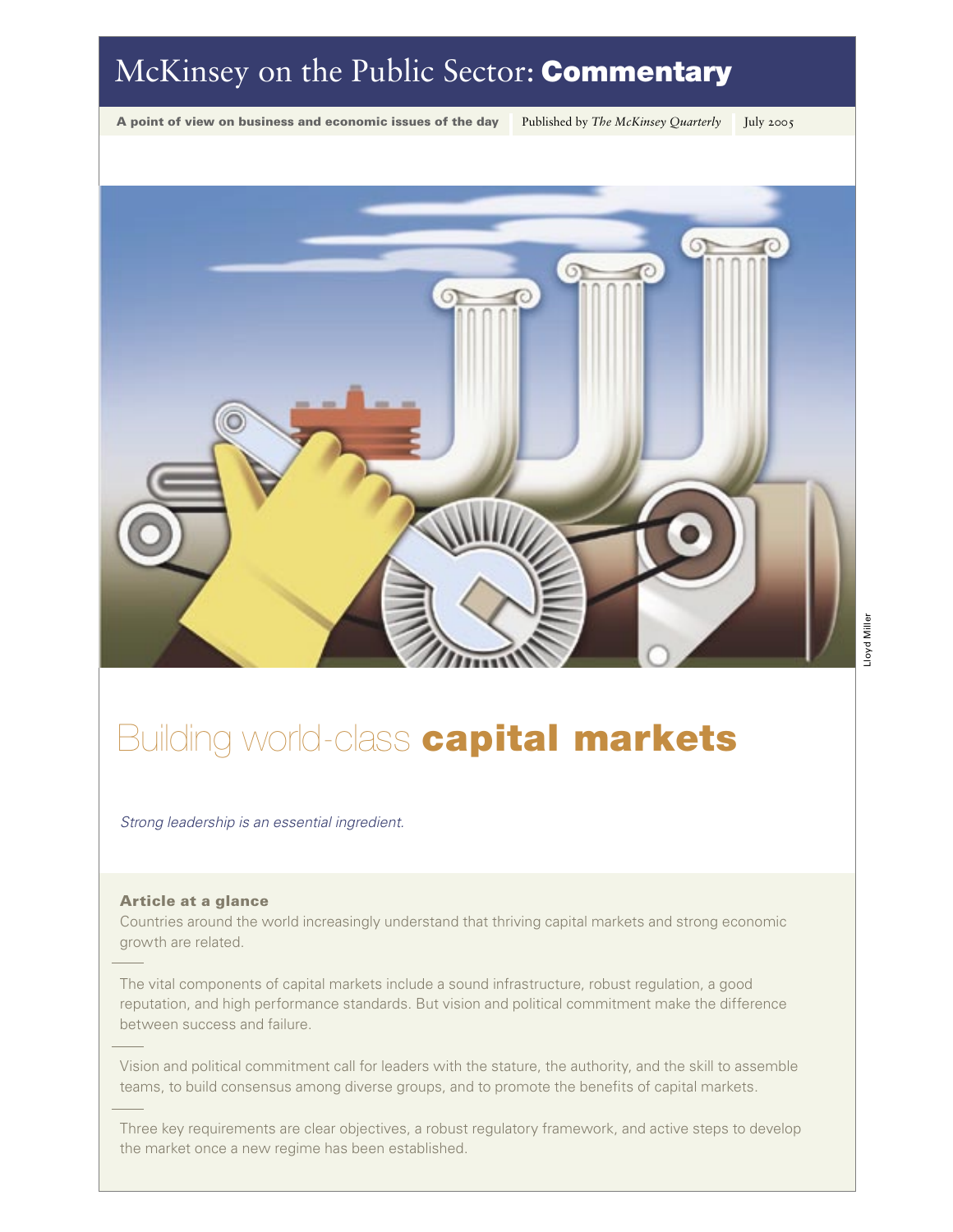## **Building world-class capital markets**

Ralph Heidrich, Alan W. Morgan, and Gregory P. Wilson

How can a nation transform its capital market into a dynamic, wealth-creating engine for the economy or even into a financial hub?

Vital components for this effort include patient reputation building, high performance standards, a resilient infrastructure, and a robust regulatory framework. But in our experience, vision, political commitment, and, above all, leadership make the real difference between success and failure. Just as those factors frequently determine the outcome of a corporate change initiative, so national efforts to build or improve capital markets bear fruit only when someone, or perhaps a group of people, articulates the need for reform and implements a carefully structured program.

Too few countries, however, are capturing the value from this opportunity. We believe that many more of them can share in the wider economic benefits of a transformed capital market—if they can exhibit the sort of determined leadership underpinning current reform in nations as diverse as Singapore, Malaysia, and Saudi Arabia.

Economists agree on the value of well-functioning capital markets, yet many politicians and leaders still need to be convinced. The clear correlation between deep capital markets (as measured by bonds and equities volumes) and economic development (as measured by per capita GDP, for instance) needs to be spelled out. Other benefits of mature capital markets include better price discovery, faster and less costly market corrections, and the ability to hedge and benchmark performance on financial systems that are heavily weighted toward bank lending. In our view, countries whose leaders have made a concerted effort to promote change will have a clear advantage over many other countries that embark on growth strategies without a solid plan for developing their capital markets.

Leaders must do more than recognize the importance of well-functioning capital markets and quantify the proposed changes in terms of lowering the cost of debt or increasing participation across all investor segments. Even an understanding of the familiar impediments to reform (volatile and inconsistent economic policy, underdeveloped commercial law, the slow pace or absence of privatization, lack of talent, poor regulation, and inadequate pension systems, market makers, and infrastructure) is unlikely to be enough. Effective leaders must sustain the political will of the country over time—after all, a capital market transformation can take years to implement—and avoid the kind of reform fatigue that we have seen in some countries. A prolonged effort is required to create a virtuous upward cycle of capital market development, to introduce legislation, to design or redesign regulatory agencies, and to overcome inertia and other obstacles.

In Singapore, for example, Prime Minister Lee Hsien Loong, then deputy governor of the Monetary Authority of Singapore (MAS), identified the need to develop a modern capital market following the 1997 financial crisis. From his position at MAS, he managed the policy, legal, tax, and regulatory changes that have raised the contribution of the capital market—and of the financial system as a whole—to Singapore's economy. Since then, the financial-services sector's share of Singapore's GDP has averaged 6.7 percent, putting it in the same league in 2004 as the United States (7.7 percent) and above both the United Kingdom (5.7 percent) and the European Union (5.2 percent).

Meanwhile, in Malaysia Zeti Akhtar Aziz, the governor of Bank Negara Malaysia, has led the way. Most recently, she championed the creation of the Islamic Financial Services Board, aimed at achieving the highest international regulatory, supervisory, and corporategovernance standards for the country. She also promotes Islamic finance, not only in Malaysia,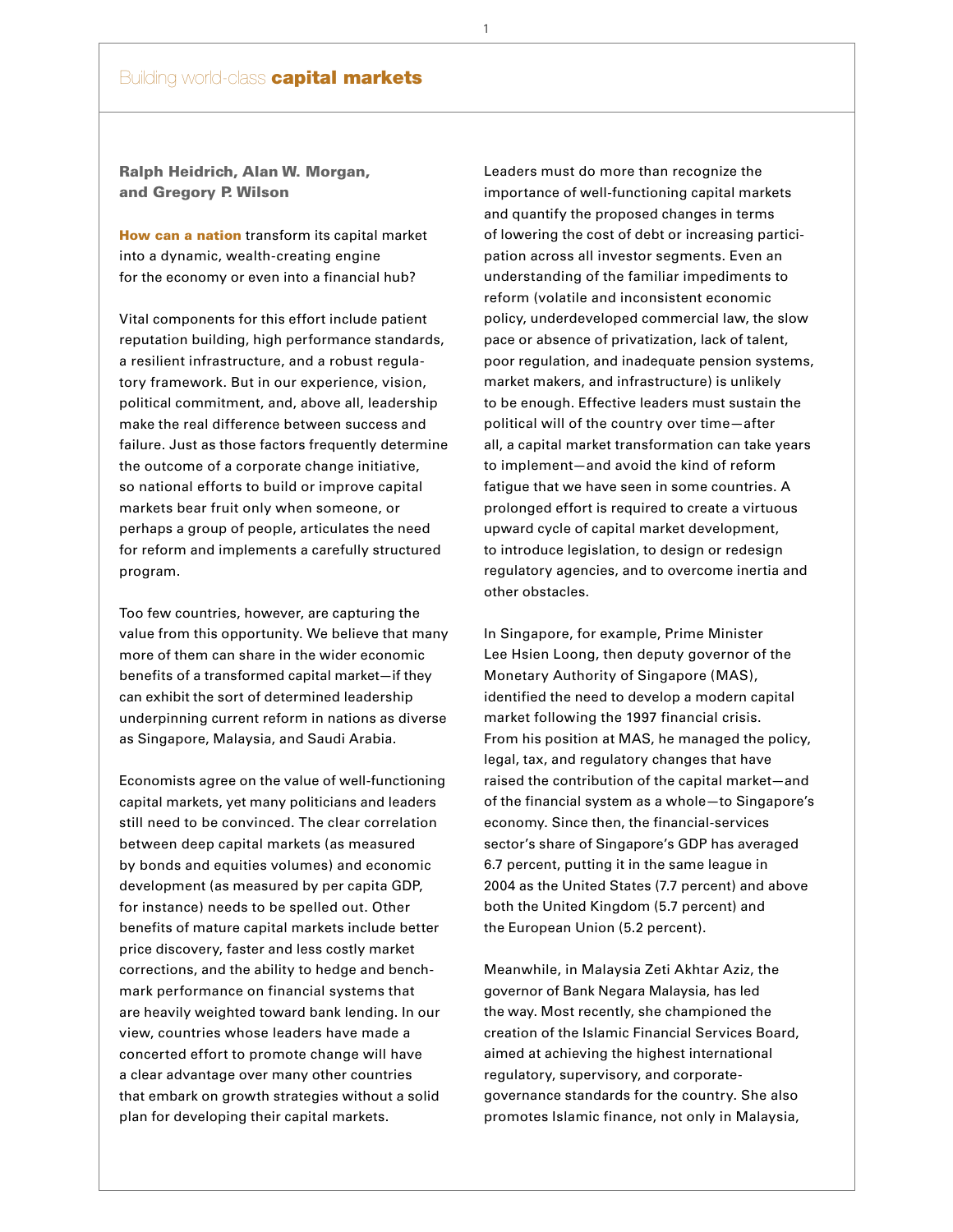## **Building world-class capital markets**

but also around the world. As deputy governor of the central bank, Zeti was instrumental in developing the country's master plan to strengthen its banking sector over time.

In Saudi Arabia, the latest country to recognize the need to develop its capital markets, a clear leader has emerged: Jammaz Al-Suhaimi, the former deputy governor of the central bank and now executive chairman and CEO of Saudi Arabia's new regulatory organization, the Capital Market Authority. An influential proponent of reform, he helped pass the new capital market law while still at the central bank and also created the CMA.

These leaders have the stature, authority, and skill to assemble teams of experienced professionals and build consensus among diverse interest groups. Moreover, each one has the credibility and experience to promote the wider benefits of capital market reform, thus creating a common goal for parties with otherwise conflicting interests.

We find that efforts to change capital markets succeed when leaders manage three key issues effectively.

#### 1. Setting clear objectives

 An essential first step is to define the objec tives for both the market and the regulator. Saudi Arabia recently established clear, simple regulations covering the wider economic benefits of capital markets, including employ ment, investor protection, and financial stability. The CMA's development plan including investment guidelines, competition safeguards, and a role for education and professionalism—is also a useful model.

### 2. Understanding the regulatory imperative

 Leaders must decide, among other things, whether their country's new regulatory regime will be based predominantly on principles, like the United Kingdom's, or on rules, like Singapore's. Should institutions

 be allowed to fail or is some sort of lifeboat imaginable? An optimum legal structure also needs to be established at the outset. Many countries prefer to bring their existing laws into line with the supervisory demands of the modern market. Others, such as Singapore and Saudi Arabia, start with a clean slate and incorporate best practices from around the world. Finally, leaders must ensure that the organizational design of the regulator is clearly aligned with its precise mission, which can include such elements as authorization, corporate finance, supervision and surveillance, enforcement, and investor protection.

#### 3. Actively developing the market

 Countries that simply reestablish the regula tory regime don't capture the full value of pro-growth reform. Successful leaders should take at least three steps: stimulate the development of new asset classes other than equities; encourage pension fund reform, such as expanding the range of assets available for investment, thereby attracting institutional investors; and promote privatiza tion, which can stimulate capital markets by providing an IPO stream and by exposing inefficient enterprises to the private sector's expertise. Key factors for successful privatization include focusing on one clear objective at a time, keeping the market informed, and structuring transactions to reach certain target groups.

Regulators, meanwhile, should be encouraged to monitor and understand developments in other jurisdictions by communicating with colleagues and conducting regular peer reviews. Furthermore, countries can benchmark the progress of their capital markets against others in the region and against global trends. Likewise, market participants should hone their skills continually to meet customer needs and to improve their understanding of new regulatory requirements for risk management, corporate governance, compliance, and financial transparency.